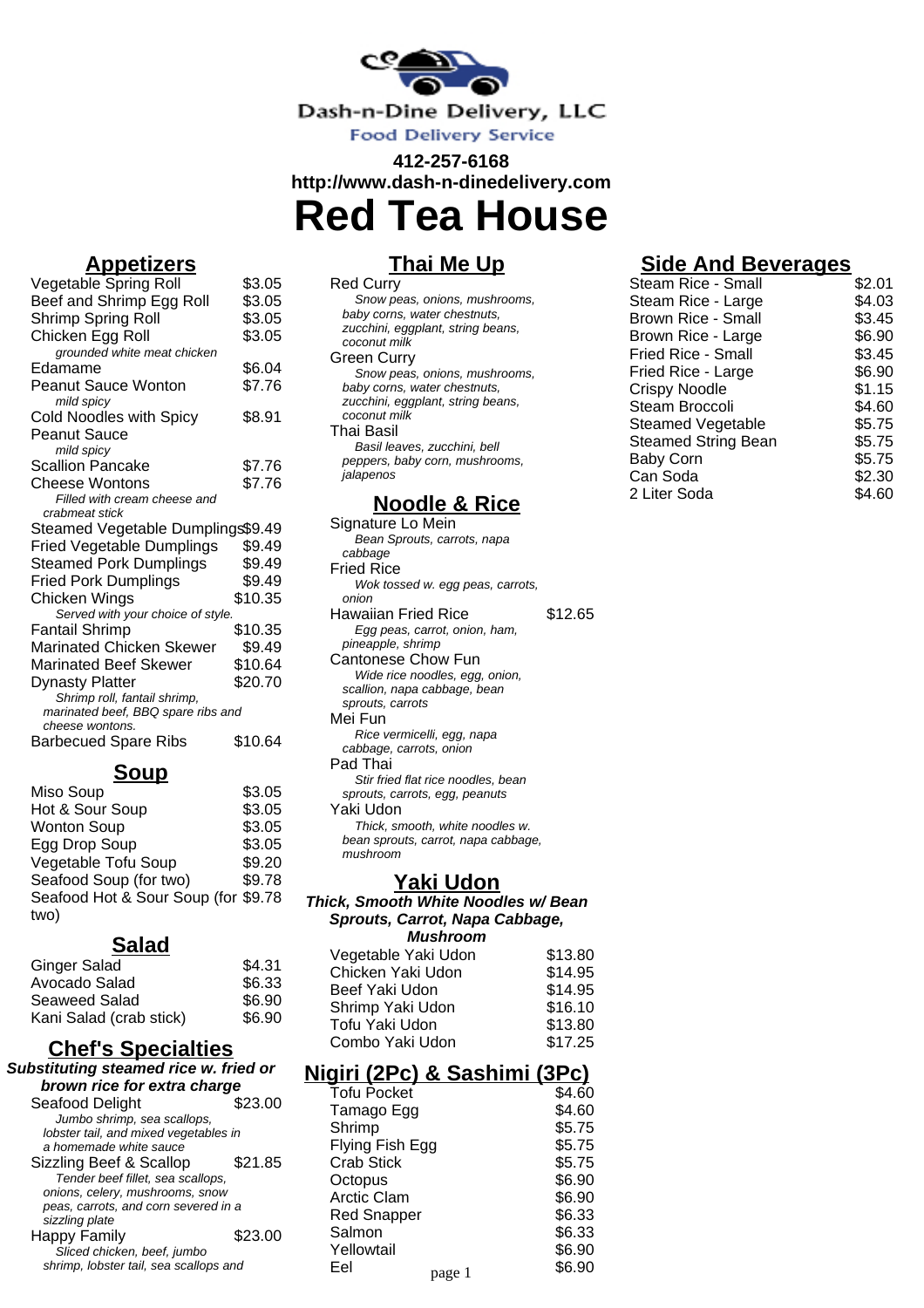mixed vegetables in a homemade brown sauce Kung Po Delight \$21.85 Kung Po DelightJumbo sea scallops, shrimp, tender beef, sliced chicken, salted peanuts, and mixed vegetables in signature kung po sauce Yue Young Crispy Beef \$20.13 Fried shredded beef and shredded snow peas topped w, sesame seeds in a spicy sweet sauce Shrimp & Scallops Sichuan \$20.13 **Style** Jumbo shrimp, sea scallops, and mixed vegetables in a spicy sichuan sauce Bride and Groom \$18.40 Sliced tender beef, white meat chicken, celery, red pepper, baby corn, and snow peas in homemade brown sauce Salt & Pepper Shrimp \$19.55 Lightly fried jumbo shrimp w. wok fried diced red pepper, onion, and garlic Triple Delight \$19.55 Jumbo shrimp, sliced white meat chicken, sliced beef fillet, and mixed vegetables in a homemade brown sauce Mongolian Style Beef \$18.40 Sweet soy glazed, tender sliced flank steak w. onions, and scallions Mongolian Style Lamb \$20.13 Sweet soy glazed, tender sliced sliced lamb w. onions, and scallions General Tso's Double Delight\$21.85 Marinated chicken chunks in general tso's sauce and fried jumbo shrimp in a sweet chili sauce General Tso's Chicken \$17.25 Marinated chicken chunks , lightly battered and quickly deep fried, then sauteed w. homemade general tso's sauce General Tso's Shrimp \$20.13 Fried jumbo shrimp, lightly battedred and quickly deep fried then sauteed w. homemade general tso's sauce General Tso's Fish \$20.13 Fried jumbo shrimp, lightly battedred and quickly deep fried then sauteed w. homemade general tso's sauce Sesame Chicken \$18.40 Fried jumbo chicken strips, w. sesame seeds in a sweet red sauce Sesame Shrimp \$20.13 Lightly fried jumbo shrimp topped w. sesame seeds in a sweet red sauce Hawaiian Combo \$20.70 Batter fried jumbo shrimp, chicken strips, red peppers, snow peas and pineapples in a sweet spicy brown sauce Hawaiian Chicken \$18.40 Batter fried jumbo shrimp, chicken strips, red peppers, snow peas and pineapples in a sweet spicy brown sauce Hawaiian Shrimp \$20.13 Batter fried jumbo shrimp, chicken strips, red peppers, snow peas and pineapples in a sweet spicy brown sauce Hunan Crispy Chicken \$18.40 Batter fried chicken strips and mixed vegetables in a sweet chili sauce Amazing Chicken \$18.40 Fresh chicken breast strips, lightly

| Spicy Scallop | \$6.90 |
|---------------|--------|
| Scallop       | \$6.90 |
| Tuna          | \$6.90 |
| White Tuna    | \$6.90 |
|               |        |

#### **Signature Maki**

| California Roll<br>Crab stick, cucumber, avocado       | \$6.33  |
|--------------------------------------------------------|---------|
| Philly Roll                                            | \$8.05  |
| Smoked salmon, cucumber, cream                         |         |
| cheese                                                 |         |
| Boston Roll                                            | \$8.05  |
| Fresh shrimp, crab stick,                              |         |
| cucumber, mayo                                         |         |
| Pittsburgh Roll                                        | \$8.05  |
| Crab stick, cucumber, tempura                          |         |
| flakes, mayo                                           |         |
| Shrimp Tempura Roll                                    | \$8.05  |
| Tempura shrimp, avocado,                               |         |
| cucumber, cariar                                       |         |
| Spicy Scallop Crunchy Roll                             | \$9.20  |
| Chopped fresh scallop, tempura                         |         |
| flakes, jalapeno, cariar                               |         |
| Spicy 2 in 1 Roll                                      | \$9.20  |
| Chopped tuna, salmon, tempura                          |         |
| flakes w. wasabi tobiko                                |         |
| Spider Roll                                            | \$11.50 |
| Softshell crab, avocado, cucumber,<br>served w. caviar |         |
| Orange Blossom Roll                                    | \$11.50 |
| Crab stick, avocado, cucumber,                         |         |
| topped w. salmon, caviar                               |         |
| Dragon Roll                                            | \$14.38 |
| California roll, topped w. avocado                     |         |
| in eel sauce                                           |         |
| <b>Red Dragon</b>                                      | \$15.53 |
| Tuna, avocado, topped w. spicy                         |         |
| salmon, tempura flake & spicy mayo                     |         |
| Golden Triangle                                        | \$15.53 |
| Tuna, salmon, topped w. yellowtail,                    |         |
| jalapeno, drizzle w. sriracha, tobiko                  |         |
| <b>Rainbow Roll</b>                                    | \$14.38 |
| California roll, assorted sashimi,                     |         |
| avocado, caviar                                        |         |
| Kung Pao Dragon Roll                                   | \$14.95 |
| Signature california roll topped w.                    |         |
| seared ahi tuna and peanuts                            |         |
| <u>Simple Maki</u>                                     |         |
| Avocado Roll                                           | \$4.89  |
| Cucumber Roll                                          | \$4.89  |
|                                                        |         |

| Cucumber Roll                     | \$4.89 |
|-----------------------------------|--------|
| Tuna Roll                         | \$6.90 |
| Salmon Roll                       | \$6.90 |
| <b>Yellowtail Roll</b>            | \$6.90 |
| Spicy Tuna Roll                   | \$8.05 |
| Spicy Salmon Roll                 | \$8.05 |
| Spicy Yellowtail Roll             | \$8.05 |
| Tuna Avocado Roll                 | \$8.05 |
| Salmon Avocado Roll               | \$8.05 |
| Fresh Shrimp Avocado Roll         | \$8.05 |
| <b>Tuna Cucumber Roll</b>         | \$8.05 |
| Salmon Cucumber Roll              | \$8.05 |
| <b>Fresh Shrimp Cucumber Roll</b> | \$8.05 |
| Eel Avocado Roll                  | \$8.63 |
| Eel Cucumber Roll                 | \$8.63 |
|                                   |        |

#### **New Sushi Creations**

| <b>Henry Roll</b>                                              | \$14.95 |
|----------------------------------------------------------------|---------|
| Shrimp tempura topped w, spicy<br>tuna, spicy mayo & eel sauce |         |
| New York Roll                                                  | \$15.53 |
| Shrimp tempura, crab stick,                                    |         |
| tempura flakes, eel sauce & spicy                              |         |
| mayo                                                           |         |
| Amazing Tuna Roll                                              | \$16.10 |
| White tuna tempura, spicy tuna,                                |         |
| avocado topped w. ahi tuna, drizzled                           |         |
| w. spicy mayo & eel sauce, caviar                              |         |
| Geisha Roll page 2                                             | \$16.10 |
|                                                                |         |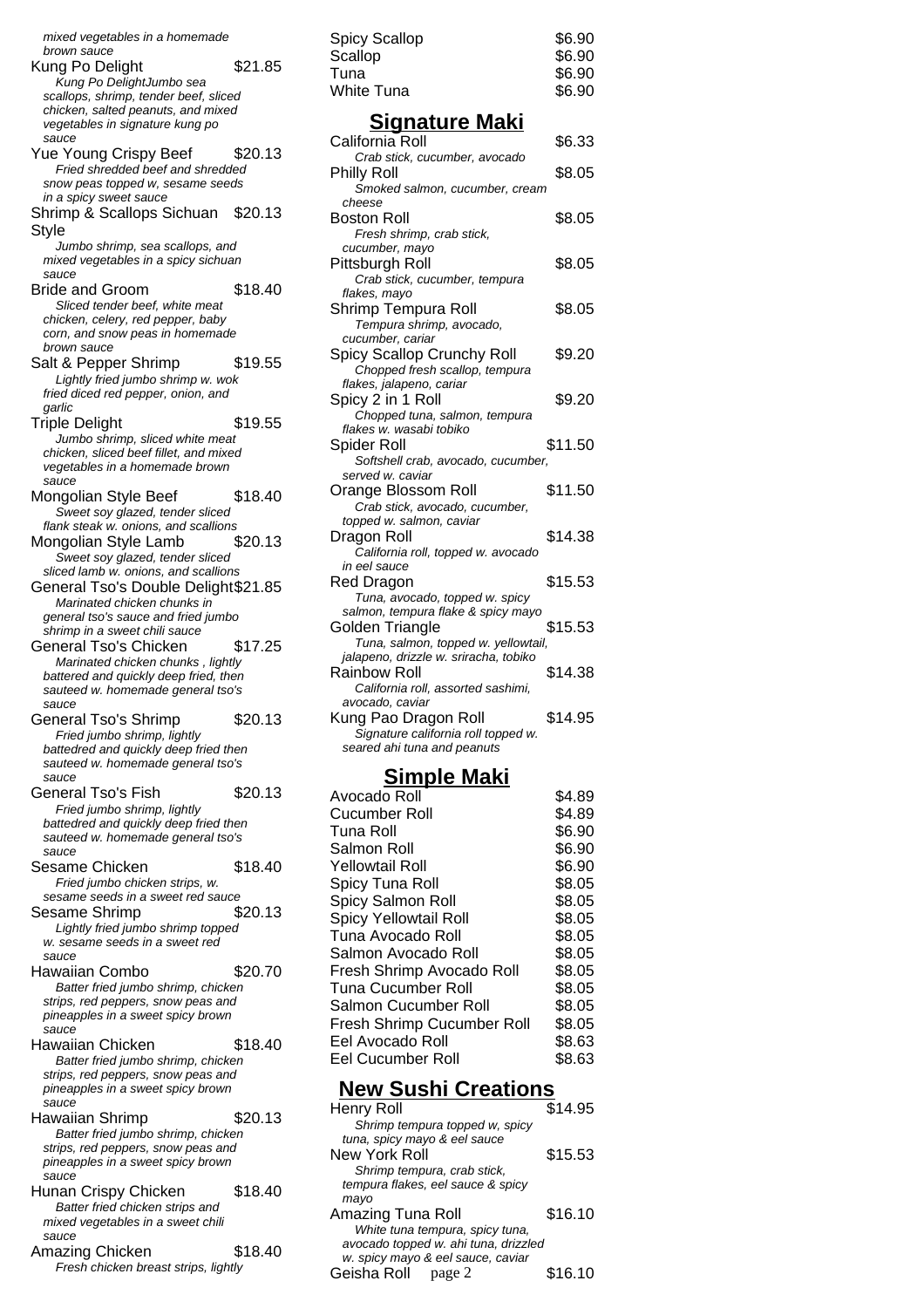coated and deep fried in a sweet red chili sauce

Orange Chicken \$18.40 Batter fried chicken strips w. orange rinds in a spicy tangy brown orange sauce Orange Beef \$20.13 Marinated beef fillet w. orange rinds in a spicy tangy brown orange sauce Orange Shrimp \$20.13 Lightly fried jumbo shrimp w. orange rinds in a spicy tangy brown orange sauce Peking Duck - Whole Duck \$46.00 Roasted duck w. thin and crisp skin, raw scallion served w. crepes & hoisin sauce Peking Duck - Half Duck \$25.30 Roasted duck w. thin and crisp skin, raw scallion served w. crepes & hoisin sauce

Cantonese Style Crispy Duck\$21.85 Half marinated duck (bone in) seasoned w. five spice, roasted and chopped into chunks, and served w. chili duck sauce

### **Classic Entrees**

**Gluten Free & Light Fare available upon request** Pepper Steak \$17.25 Moo Goo Gai Pan \$16.10

Ma Po Tofu **\$16.10** Twice-Cooked Pork \$16.10 Ma-La Dou \$17.25 Carrot, mushrooms, corn, celery, dried chili peppers Tofu Lover Mixed Vegetables Broccoli, carrot, corn, water chestnuts, mushrooms, zucchini, napa cabbage in a brown sauce Sauteed Broccoli \$13.80 Sauteed broccoli with choice of grown sauce or garlic sauce String Bean \$14.38 Sauteed string beans with choice of brown or ginger sauce Snow Peas Snow peas, carrot, water chestnut, and bamboo shoots in a brown sauce Portabella Mushrooms Sauteed portabella mushrooms with choice of brown sauce or garlic sauce Sauteed Eggplant \$14.95 Chopped Chinese eggplant, quickly braise and sauteed with garlic sauce Sweet & Sour Red and green bell pepper, onions, carrots and pineapple in a sweet and sour sauce Cashew Nut Carrots, baby corns, zucchini, celery and mushrooms in a brown sauce Kung Po Red peppers, baby corns, zucchini, celery, and mushrooms in Kung Po sauce Black Pepper Sauce Carrot, mushroom, snow peas, onions Garlic Sauce Onions, water chestnut, mushrooms, snow peas Hunan Style Red bell peppers, broccoli, baby corns, snow peas and mushrooms in a spicy hunan sauce

| Spicy salmon, shrimp tempura,<br>mango and avocado w. soy paper<br>Iron Chef Roll<br>Spicy tuna, salmon, yellowtail,<br>tempura flakes topped w. tuna,<br>salmon, yellowtail, white tuna, wasabi | \$16.10 |
|--------------------------------------------------------------------------------------------------------------------------------------------------------------------------------------------------|---------|
| tobiko in wasabi mayo<br>Fantastic Roll                                                                                                                                                          | \$16.10 |
| Crab meat, spicy tuna, topped w.<br>eel, salmon, spicy mayo & eel sauce<br>Pink Lady Roll<br>Salmon & avocado, topped w.<br>white tuna, caviar & spicy mayo &                                    | \$16.10 |
| flying fish egg<br>Rock & Roll                                                                                                                                                                   | \$16.10 |
| Shrimp tempura, avocado, topped<br>w. eel & avocado, drizzled w. eel<br>sauce                                                                                                                    |         |
| Volcano Roll<br>Spicy tuna & avocado, deep fried,<br>topped w. eel sauce, spicy mayo &<br>caviar                                                                                                 | \$16.10 |
| Vegas Roll<br>Cream cheese, smoked salmon,<br>avocado, crab stick deep fried,<br>topped w. eel sauce, spicy mayo &<br>caviar                                                                     | \$16.10 |
| Angry Dragon Roll<br>Shrimp tempura, spicy tuna,<br>avocado, wrap w. soybean paper,<br>topped w. spicy crab meat & caviar                                                                        | \$16.10 |
| <b>Rice Bowls &amp; Combos</b><br>Served w. salad or soup                                                                                                                                        |         |
| Spicy Trio Symphony<br>Spicy tuna, spicy salmon, spicy                                                                                                                                           | \$21.85 |
| vellowtail<br>The Glutton's Feast<br>California roll, philly roll, spicy tuna                                                                                                                    | \$27.60 |
| roll, shrimp tempura roll<br>Unagi Don<br>Sushi rice topped w. grilled &                                                                                                                         | \$25.30 |
| caramelized eel fillets or thinly sliced<br>tuna sashimi                                                                                                                                         |         |

- Tekka Don \$25.30 Sushi rice topped w. grilled & caramelized eel fillets or thinly sliced tuna sashimi Chirashi Bowl \$28.75 15pcs of assorted sashimi, tamago egg, yamagobo, takuan over a bed of rice Sushi Lover \$28.75 9pcs of assorted sushi & spicy tuna roll Sushi and Sashimi Combo \$43.70 9pcs of assorted sashimi, 9pcs of assorted sushi & california roll
- Sushi Lover Deluxe \$57.50 15pcs of assorted sushi, spicy tuna roll & dragon roll